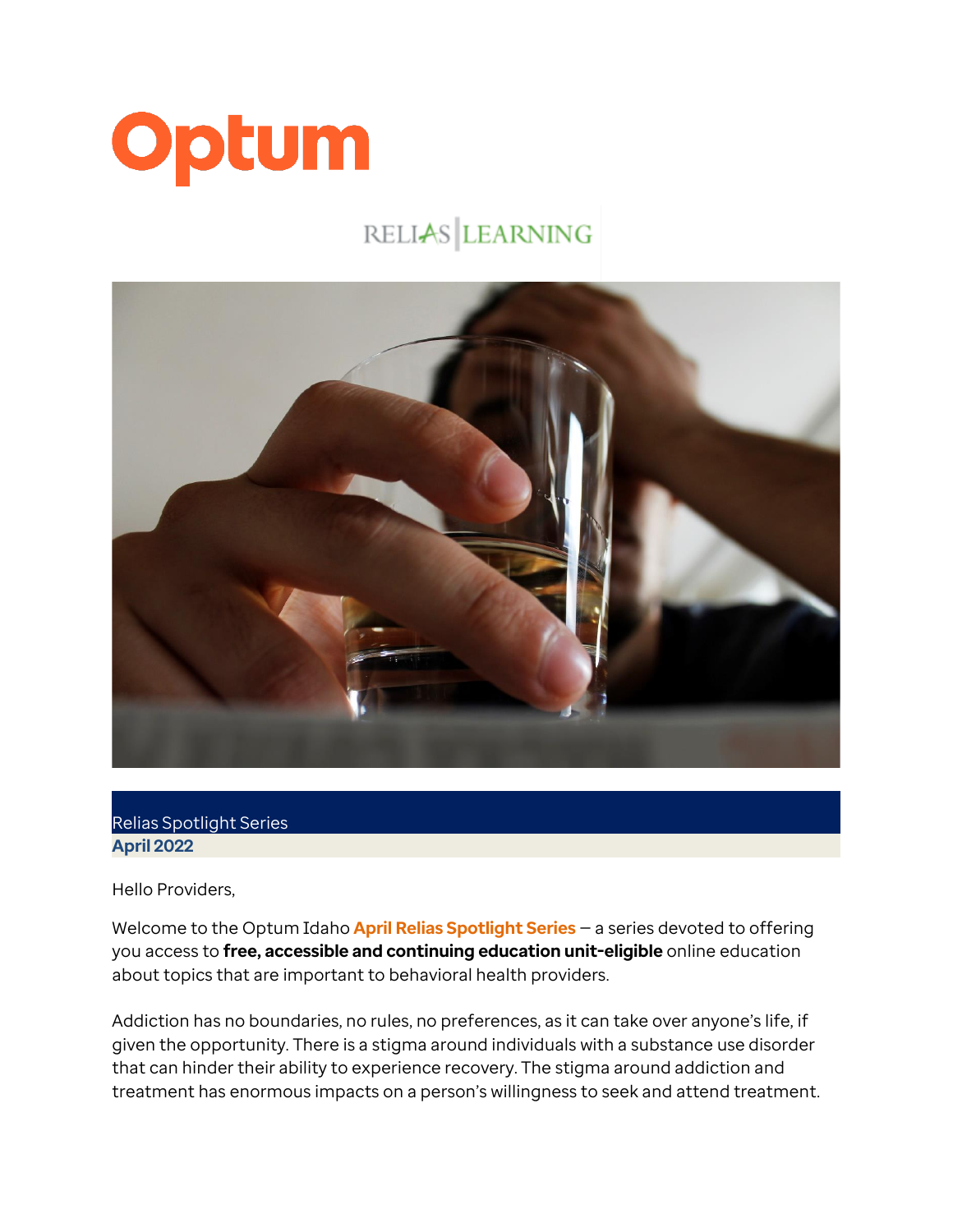Addiction can limit someone's ability to obtain and/or maintain healthy relationships, secure housing, employment and healthcare, which can then lead to untreated physical or mental health conditions and homelessness, in no particular order. So how do you help someone when they realize they need treatment, and how do you make sure they get the right treatment at the right time? In this month's Relias Spotlight Series, we are going to talk about substance use disorder treatment from a program-driven model versus the individualized model and how the American Society of Addiction Medicine's (ASAM) assessment and the continuum between the levels of care, help individuals with substance use disorders get the right level of care at the right time.

No one wakes up one day and says, "I think I am going to become an addict today," yet we also hear from people new to recovery asking themselves, "How did I get here?" Substance use disorder treatment is NOT a one size fits all modality, as everyone is walking in with their own history, experiences, and trauma. When providing substance use disorder treatment, you typically see programs that are designed to deliver services using a program-driven model or an individualized model.

Program-driven models are designed around the philosophy and modality of the provider that determines the length of stay and type of treatment they will provide. The treatment plans may look similar from member to member; you will see the same frequency and intensity of services regardless of the members risk or needs identified within the assessment. Although the member's needs are important, they will only be addressed within the structure of services that the current provider offers (i.e.: group or individual sessions). In Program-driven models, there is typically a lack of coordination of care and referrals for ancillary community resources or services. Program-driven model treatment plans may look like this:

- Attend three AA meetings per week
- Complete AA Steps one, two and three
- Attend group meetings two times per week
- Meet with a counselor once per week
- Complete treatment program in 28 days

Once an individual has completed the fixed length of stay, they graduate and complete treatment.

When a provider utilizes an individualized model, they approach the treatment modality with a different philosophy, offering a continuum of services that can be tailored to fit the member's risks, needs and preferences. The treatment is person-centered, collaborative and the frequency and intensity of treatment is designed to match the member's needs based on a multidimensional assessment that looks at the whole person and not just the substance use disorder. In an individualized model, the lengths of stay may be different based on the member's risks and needs; reassessment is done regularly to ensure that the member has the right level of care at the right time, and services align with evidenced-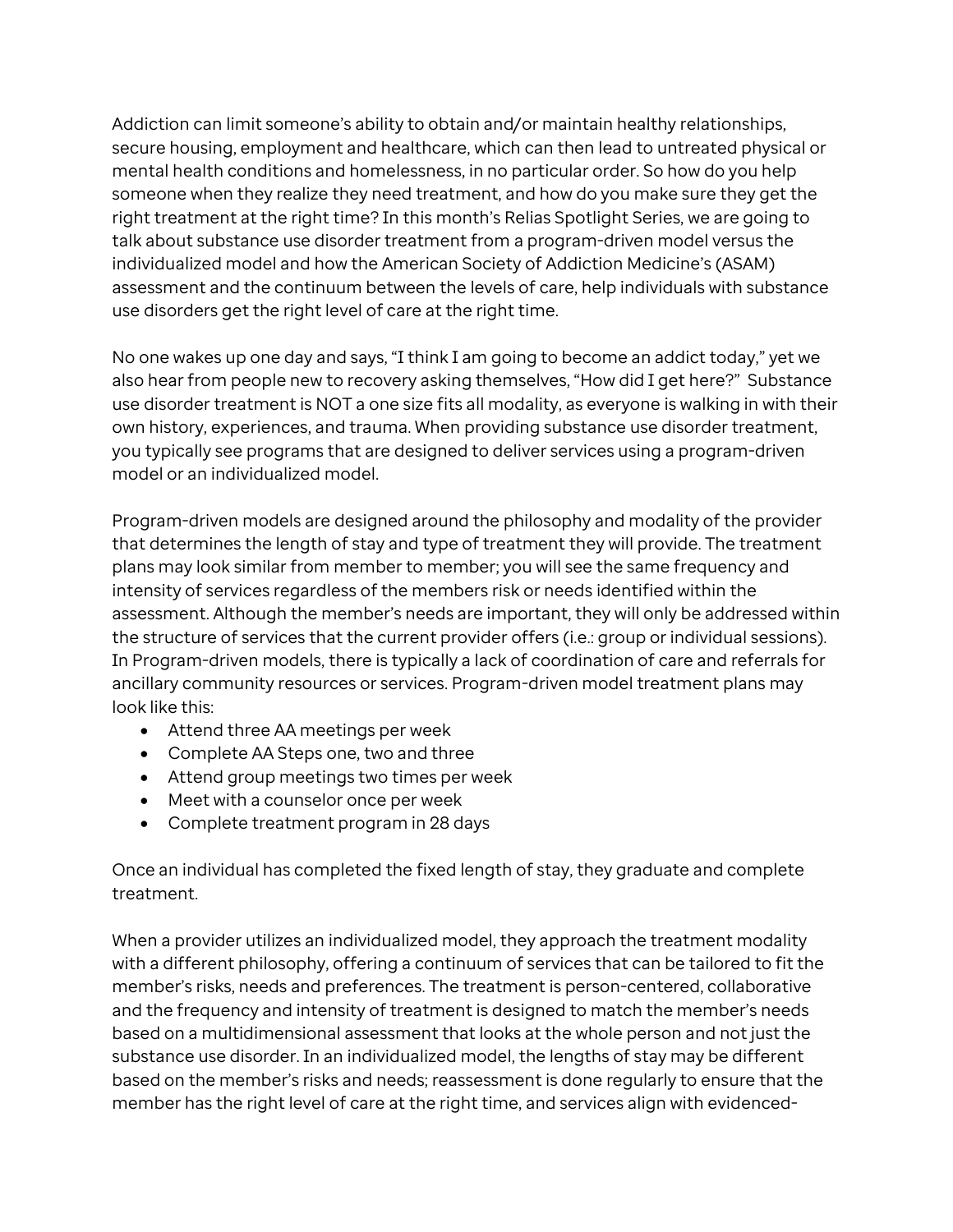based practices to meet the member's needs. Coordination of care and referrals to ancillary community-based resources to meet the member's immediate needs are identified and addressed while the member is in treatment and upon discharge planning. An individualized model treatment plan may look like this:

- Attend Relapse Prevention once per week and develop a relapse prevention plan that identifies triggers and at least two coping strategies for each trigger
- Attend Beyond Trauma once per week; practice skills learned each week and discuss with clinician during weekly individual sessions
- Attend Love and Logic once per week; practice skills learned with children each week and report out in family therapy
- Schedule physical exam with primary care provider within 30 days
- Schedule dental exam and cleaning within 45 days
- Attend individual counseling once per week and family counseling twice per month
- Attend and participate in reassessment every 30 days to determine if higher or lower level of care is needed

The example above shows how the member will be addressing multiple areas of their life that have been identified, not just their substance use disorder. In addition, there are no prescribed lengths of time, however regular re-assessment will determine when the member is ready to complete and/or if a transition to higher or lower levels of care are indicated.

The American Society of Addiction Medicine developed a six-dimension assessment that evaluates the whole person within several dimensions so that members can obtain individualized treatment within the appropriate level of care. Based on the information that is obtained within the six dimensions of the ASAM, a risk rating is assigned to each dimension. The risk rating then guides providers to make appropriate level of care recommendations for the member, thus ensuring that the member obtains the right level of care at the right time. The following tables provide information on the ASAM's Six Dimensions, ASAM Risk Ratings and ASAM Levels of Care.

| <b>ASAM Six Dimensions*</b> |                                  |                                          |  |  |
|-----------------------------|----------------------------------|------------------------------------------|--|--|
| Dimension                   | Acute Intoxication and/or        | Exploring an individual's past and       |  |  |
|                             | Withdrawal Potential             | current experiences of substance use     |  |  |
|                             |                                  | and withdrawal.                          |  |  |
| Dimension                   | <b>Biomedical Conditions and</b> | Exploring an individual's health history |  |  |
| 2                           | Complications                    | and current physical condition.          |  |  |
| Dimension                   | Emotional, Behavioral or         | Exploring an individual's thoughts,      |  |  |
| 3                           | Cognitive Conditions and         | emotions, mental health issues,          |  |  |
|                             | Complications                    | cognitive concerns, and any safety       |  |  |
|                             |                                  | concerns.                                |  |  |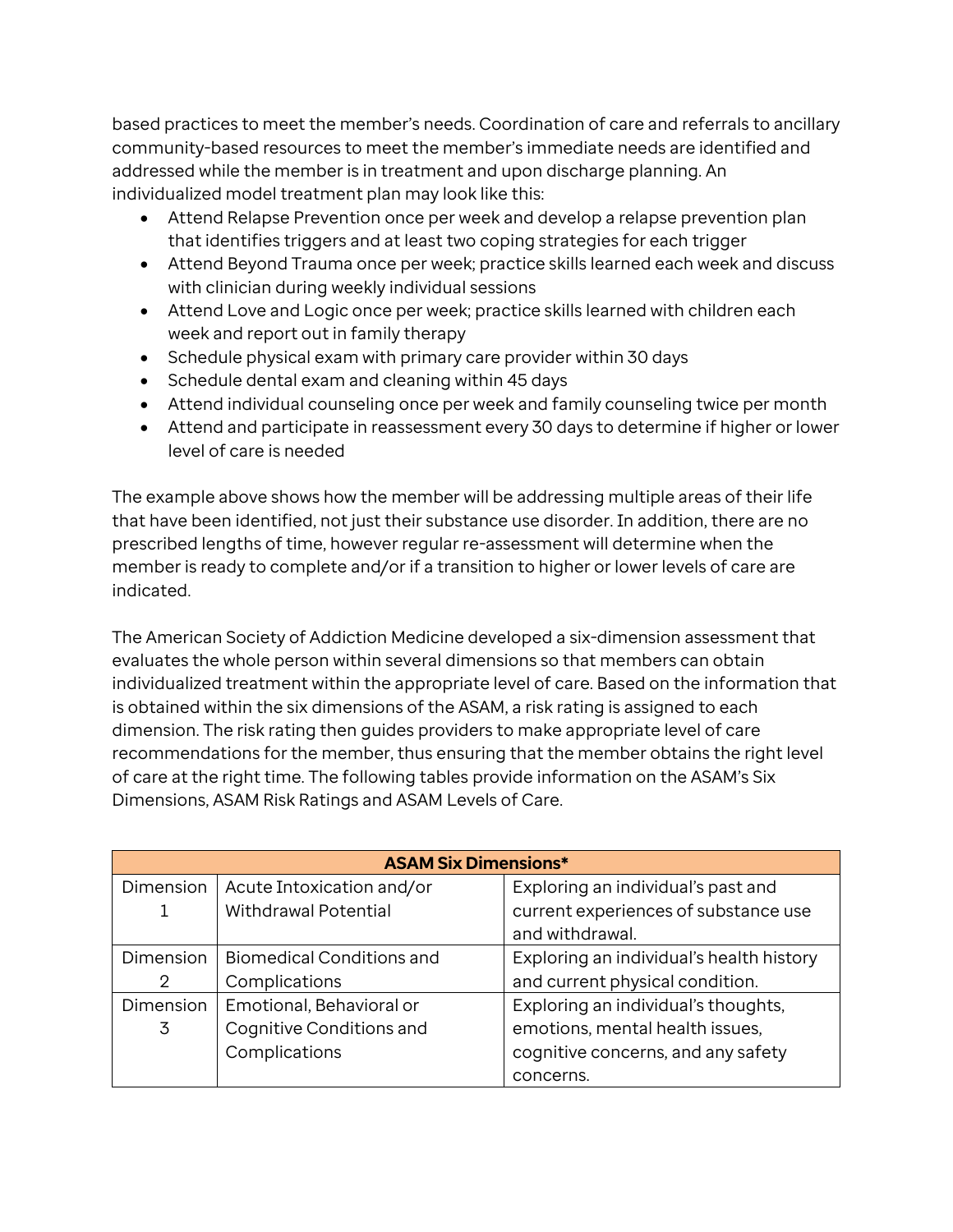| Dimension | Readiness to Change                | Exploring and individual's readiness and |
|-----------|------------------------------------|------------------------------------------|
| 4         |                                    | interest in changing.                    |
| Dimension | Relapse, Continued Use or          | Exploring an individual's history of     |
| 5         | <b>Continued Problem Potential</b> | relapse or continued use despite         |
|           |                                    | continued problems.                      |
| Dimension | Recovery Environment               | Exploring an individual's recovery or    |
| 6         |                                    | living situation, and the surrounding    |
|           |                                    | people, places, and things that can help |
|           |                                    | or hinder the persons recovery.          |

| <b>ASAM Risk Ratings*</b>                      |                                                 |  |  |  |
|------------------------------------------------|-------------------------------------------------|--|--|--|
| 0 - No Risk or Stable: Current risk is absent. | No Immediate services needed.                   |  |  |  |
| Any acute or chronic problem mostly            |                                                 |  |  |  |
| stabilized.                                    |                                                 |  |  |  |
| 1-Mild: Minimal Current difficulty or          | Low intensity of services. Treatment            |  |  |  |
| impairment.                                    | typically delivered in outpatient.              |  |  |  |
| 2 - Moderate: Moderate difficulty or           | Moderate intensity of services, skills training |  |  |  |
| impairment. Moderate signs and                 | or supports needed for this level of risk.      |  |  |  |
| symptoms. Some difficulty coping or            | Treatment strategies may require intensive      |  |  |  |
| understanding but able to function with        | outpatient.                                     |  |  |  |
| clinical and other support services and        |                                                 |  |  |  |
| assistance.                                    |                                                 |  |  |  |
| 3 - Significant: Serious difficulties or       | Moderate to high intensity of services, skills  |  |  |  |
| impairments. Substantial difficulty coping     | training or supports needed. May be in or       |  |  |  |
| or understanding and being able to             | near imminent danger.                           |  |  |  |
| function even with clinical support.           |                                                 |  |  |  |
| 4 - Severe: Severe difficulty or impairment.   | High intensity of services, skills training or  |  |  |  |
| Seriously gross or persistent signs and        | supports needed. More immediate, urgent         |  |  |  |
| symptoms. Very poor ability to tolerate        | services may require inpatient or residential   |  |  |  |
| and cope with problems Is in imminent          | setting or closely monitored case               |  |  |  |
| danger.                                        | management services at a frequency              |  |  |  |
|                                                | greater than daily.                             |  |  |  |

| <b>ASAM Levels of Care*</b> |                                                             |  |  |  |
|-----------------------------|-------------------------------------------------------------|--|--|--|
| 0.5 Early Intervention      | Assessment and Education for at risk individuals who do not |  |  |  |
|                             | meet diagnostic criteria for a substance use disorder       |  |  |  |
| 1.0 Outpatient              | Less than 9 hours of service per week for adults            |  |  |  |
|                             | Less than 6 hours of services per week for adolescents      |  |  |  |
|                             | Focus on recovery and motivational enhancement therapies    |  |  |  |
|                             | and strategies                                              |  |  |  |
| 2.1 Intensive Outpatient    | 9-19 or more service hours per week for adults              |  |  |  |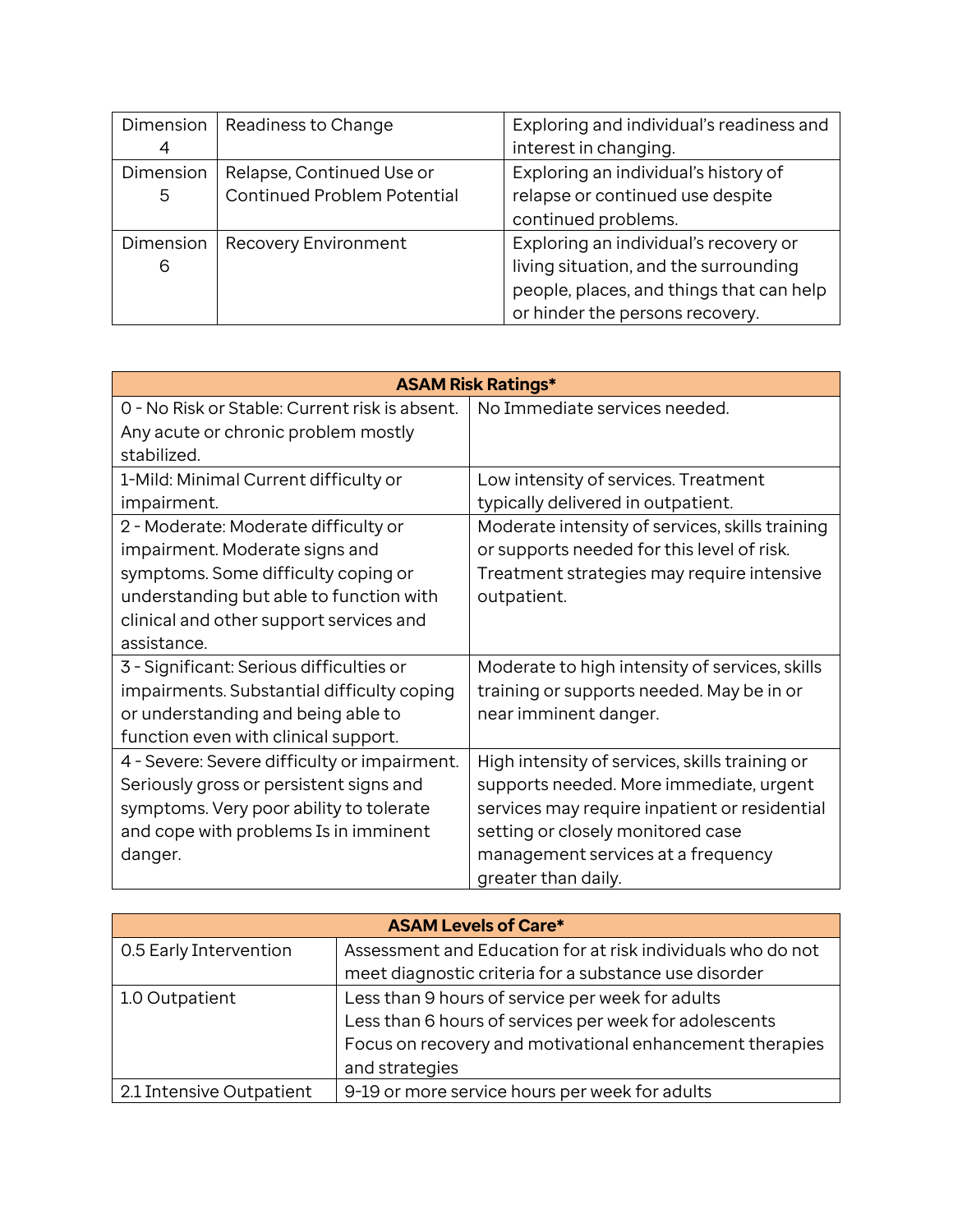|                                   | 6-19 or more service hours per week for adolescents              |
|-----------------------------------|------------------------------------------------------------------|
|                                   | Focus is to treat multidimensional instability                   |
| 2.5 Partial Hospitalization       | 20 or more hours of service per week for multidimensional        |
|                                   | instability                                                      |
| 3.1 Clinically Managed            | 24-hour structure with trained personnel at least 5 hours of     |
| Low Intensity Residential         | clinical services per week                                       |
| 3.3 Clinically Managed            | 24-hour care with trained counselors to stabilize                |
| medium Intensity                  | multidimensional imminent danger. Less intensive milieu          |
| Residential                       | and group treatment for those with cognitive or other            |
|                                   | impairments unable to use full active milieu or therapeutic      |
|                                   | community                                                        |
| 3.5 Clinically Managed            | 24-hour care with trained counselors to stabilize                |
| <b>High Intensity Residential</b> | multidimensional imminent danger and prepare for                 |
|                                   | outpatient treatment. Able to tolerate and use full active       |
|                                   | milieu or therapeutic community                                  |
| 3.7 Medically Monitored           | 24-hour nursing care with physician availability for significant |
| Intensive Inpatient               | problems in Dimensions 1,2,3. Sixteen hours per day              |
|                                   | counselor availability                                           |
| 4.0 Medically Managed             | 24-hour nursing care and daily physician care for sever,         |
| Intensive Inpatient               | unstable problems in Dimensions 1,2,3. Counseling available      |
|                                   | to engage patient treatment                                      |
| OTP-Opioid Treatment              | Daily or several times weekly opioid agonist medication and      |
| Program                           | counseling available to maintain multidimensional stability      |
|                                   | for those with severe opioid use disorder                        |

\*ASAM Information obtain from Mee-Lee, David. (Eds.) (2013) *The ASAM Criteria: Treatment for Addictive, Substance-Related, and Co-Occurring Conditions* Chevy Chase, Md.: American Society of Addiction Medicine

To learn more about the SUD treatment and the ASAM assessment, Relias offers FREE continuing education unit courses specifically geared towards your needs. We encourage you to log into [Relias](https://optumidaho.training.reliaslearning.com/Users/Users.aspx) and search for the following modules:

| American Society of Addiction Medicine (ASAM) as an<br>Evidence-Based Tool               | 1152494              |
|------------------------------------------------------------------------------------------|----------------------|
| Enhancing Treatment Engagement of Individuals with<br><b>Behavioral Health Disorders</b> | REL-BHC-O-ETEIBHD    |
| Evidence Based Practices in Treatment of Substance<br>Use Disorders                      | REL-HHS-0-EBPTSUD-V2 |
| Confidentiality in the Treatment of Substance Use<br><b>Disorders</b>                    | REL-BHC-0-CSUDT      |
| Cognitive Behavioral Treatment of Substance Use<br><b>Disorders</b>                      | REL-BHC-0-UCBTSUDT   |